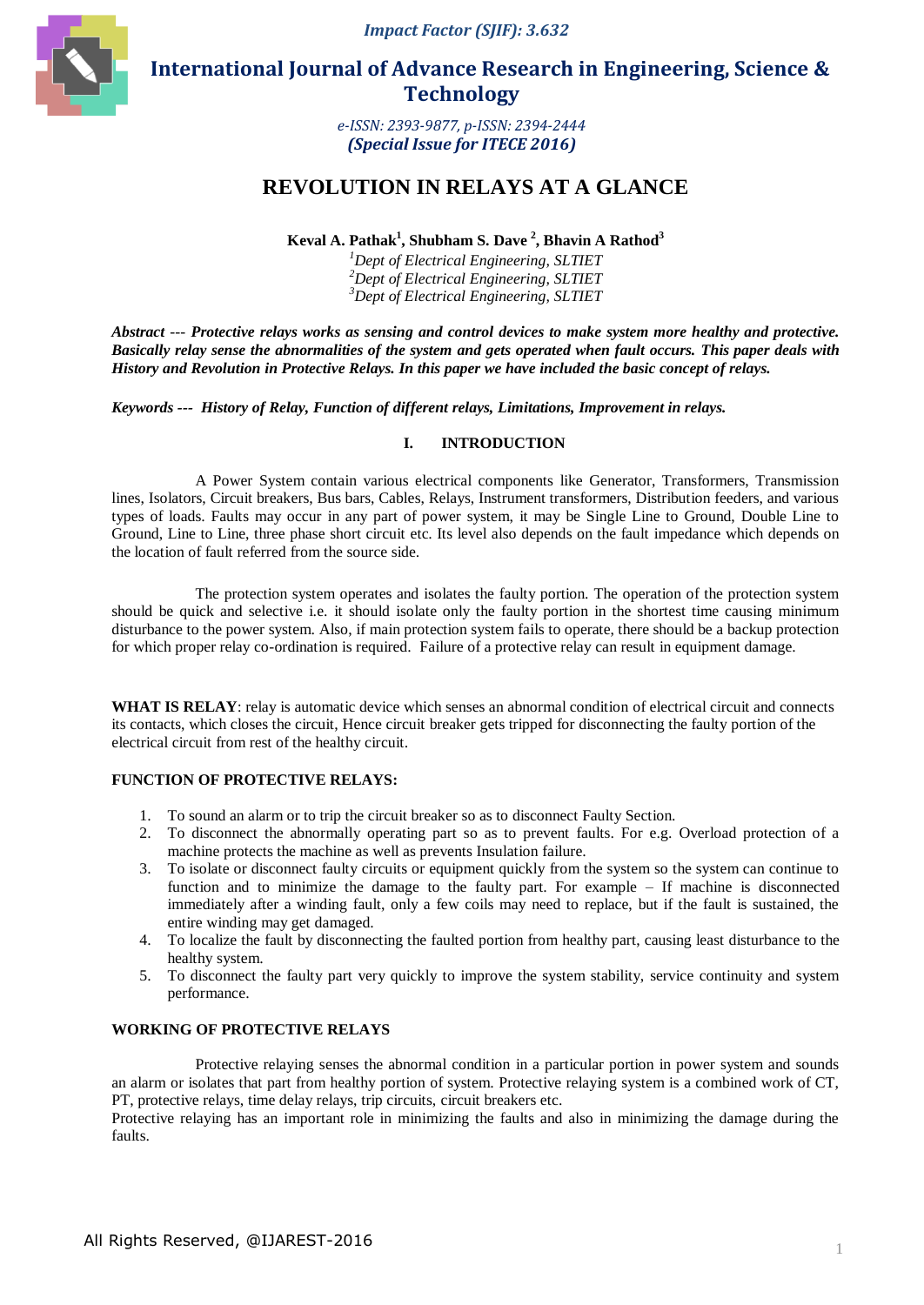

*Figure1. Working principle of relay*

Figure shows basic connections and operation of circuit breaker control for the opening operation. The protected circuit is shown by dashed line. When a faulty condition occurs in the protected circuit the relay connected to CT and PT actuates and closes its contacts.

Current flows from battery in the tripped circuit. As the tripped coil of circuit breaker is energized, the circuit breaker operating mechanism is actuated and it operates for the opening operation. Thus the fault is sensed and the faulty part is isolated.

# **II. HISTORY OF PROTECTIVE RELAY**

The evolution of protective relays starts with the electromechanical relays, over the past decade it upgraded from electromechanical to solid state technologies to predominate use of microprocessors and microcontrollers.

The timeline of the development of protective relays is shown below

## *Table1. History of protective relays*

| 1900 to 1963                                    | 1963 to 1972                                                 | 1972 to 1980         | 1980 to 1990                     |
|-------------------------------------------------|--------------------------------------------------------------|----------------------|----------------------------------|
| <b>ELECTROMECHANICAL</b>                        | <b>STATIC RELAY</b>                                          | <b>DIGITAL RELAY</b> | <b>NUMERICAL</b><br><b>RELAY</b> |
| <b>RELAY</b>                                    |                                                              |                      |                                  |
| 1925:Single Disc Type<br>Relay (Single Input)   | 1963: Static<br>Relay (All Purpose)                          | 1980: Digital Type   | 1990: Numerical Type             |
|                                                 |                                                              | Relay (All Purpose)  | Relay (All Purpose)              |
| 1961:Single Cup Type<br>Relay (Impedance Relay) | 1972: Static Relay<br>with self<br>checking (All<br>Purpose) |                      |                                  |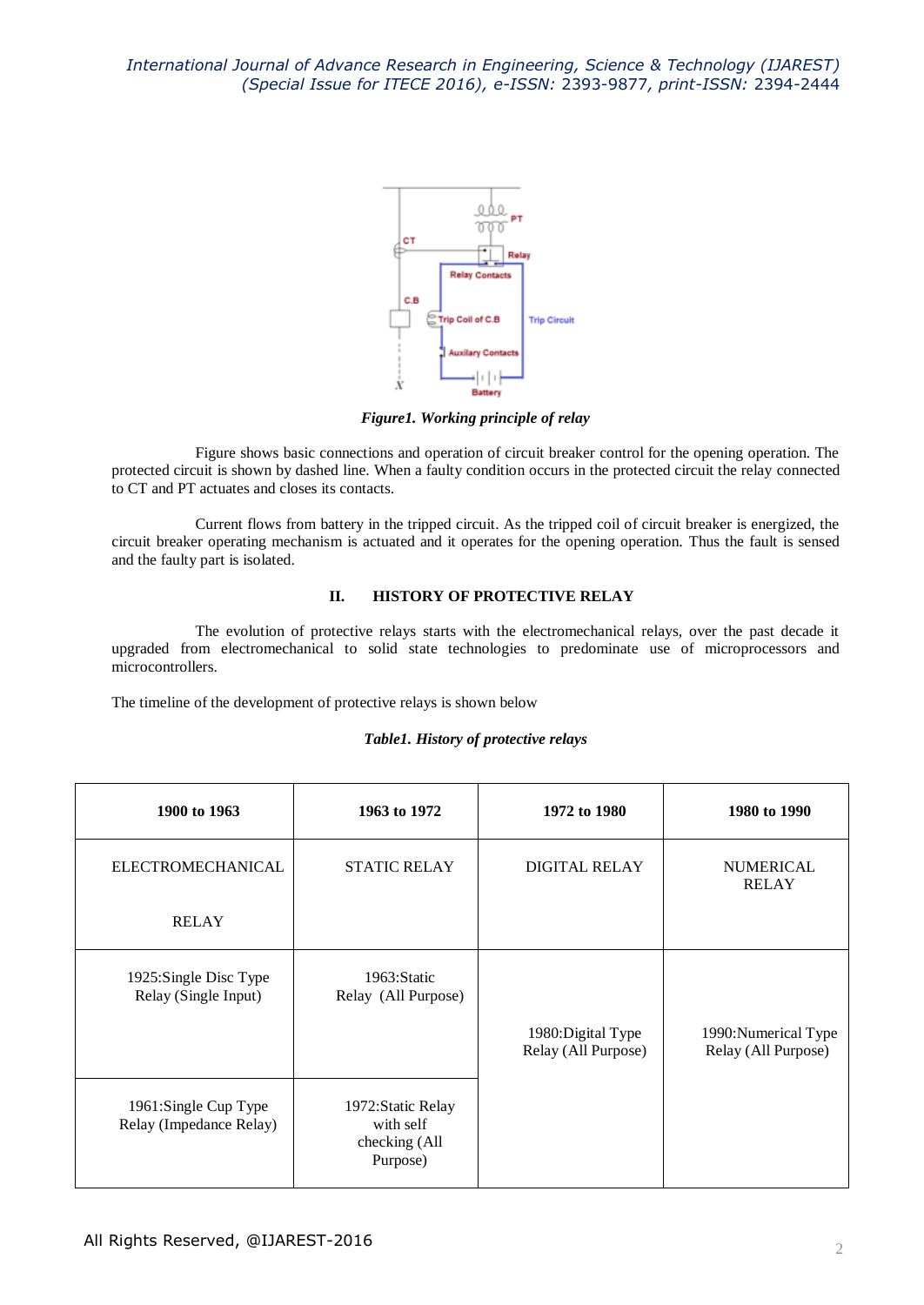## **III. ELECTROMECHANICAL RELAY**

**History of Electromechanical Relay:** This is the first generation oldest relaying system and they have been used for many years. They have earned a well-deserved reputation for accuracy, dependability, and reliability. There are two basic types of operating mechanisms: 1) the electromagnetic-attraction relay &2) electromagnetic-induction relay.

**Measuring Principles:** This relay converts the voltages and currents to magnetic and electric forces and torques that press against spring tensions in the relay. The tension of the spring and taps on the electromagnetic coils in the relay are the main processes by which a user sets in a relay.

#### **Limitations of Electromagnetic relays:**

- 1. Low speed of operation.
- 2. Component failure may lead to relay failure.
- 3. Bulky equipment, because there are internal mechanical components with physical dimension restraints, the package size of an electromechanical Relay can limit the size of a PCB design. Excessive power consumption.
- 4. No fault data available except phase indication.
- 5. Electromechanical Relay must make mechanical contacts in order to switch a load. At the point of these contacts, oxidation breakdown occurs over extended life cycling (typically 106 operations), and the relay will need to be replaced.
- 6. When an electromechanical Relay is activated, bounce occurs at the contact site which creates a window of time where the load circuit is flickering between open and closed, a condition which may need to be considered in load design.
- 7. Isolation voltage is another area where Electromechanical Relays are limited.

## IV. **SOLID STATE RELAY (STSTIC RELAY)**

**History of Static Relay:** The static relay are next generation relays. The Static relays was first introduced in 1960's. The term 'static' implies that the relay has no moving mechanical parts in it. Compared to the Electromechanical Relay, the Solid Static relay has longer life-span, decreased noise when operates and faster respond speed. However, it is not as robust as the Electromechanical Relay.

Static relays were manufactured as semi conductor devices which incorporate transistors, ICs, capacitors, small micro processors etc.

The static relays have been designed to replace almost all the functions of electromechanical relays.

**Measuring principles:** The working principle of the Solid Static relays is similar to that of the Electromechanical Relay which means the Solid Static relays can perform tasks that the Electromechanical Relay can perform.

The Solid Static relays use analogue electronic devices instead of magnetic coils and mechanical components to create the relay characteristics. The measurement is carried out by static circuits consisting of comparators, level detectors, filter etc. The relaying quantity such as voltage/current is rectified and measured. When the quantity under measurement attains certain well-defined value, the output device is triggered and thereby the circuit breaker trip circuit is energized.

## **Limitations of static relays:**

- 1. Auxiliary voltage is required for Relay Operation.
- 2. Static relays are sensitive to voltage transients which are caused by operation of breaker and isolator in the primary circuit of CTs and PTs.
- 3. Serious over voltage is also caused by breaking of control circuit, relay contacts etc., which spikes of small duration can damage the semiconductor components and also cause mal operation of relays.
- 4. Temperature dependence of static relays as the characteristics of semiconductor devices are affected by ambient temperature.
- 5. Highly sophisticated isolation and filter circuits are required to be built into the relay design to take care of electromagnetic interference and transient switching disturbances in the power system.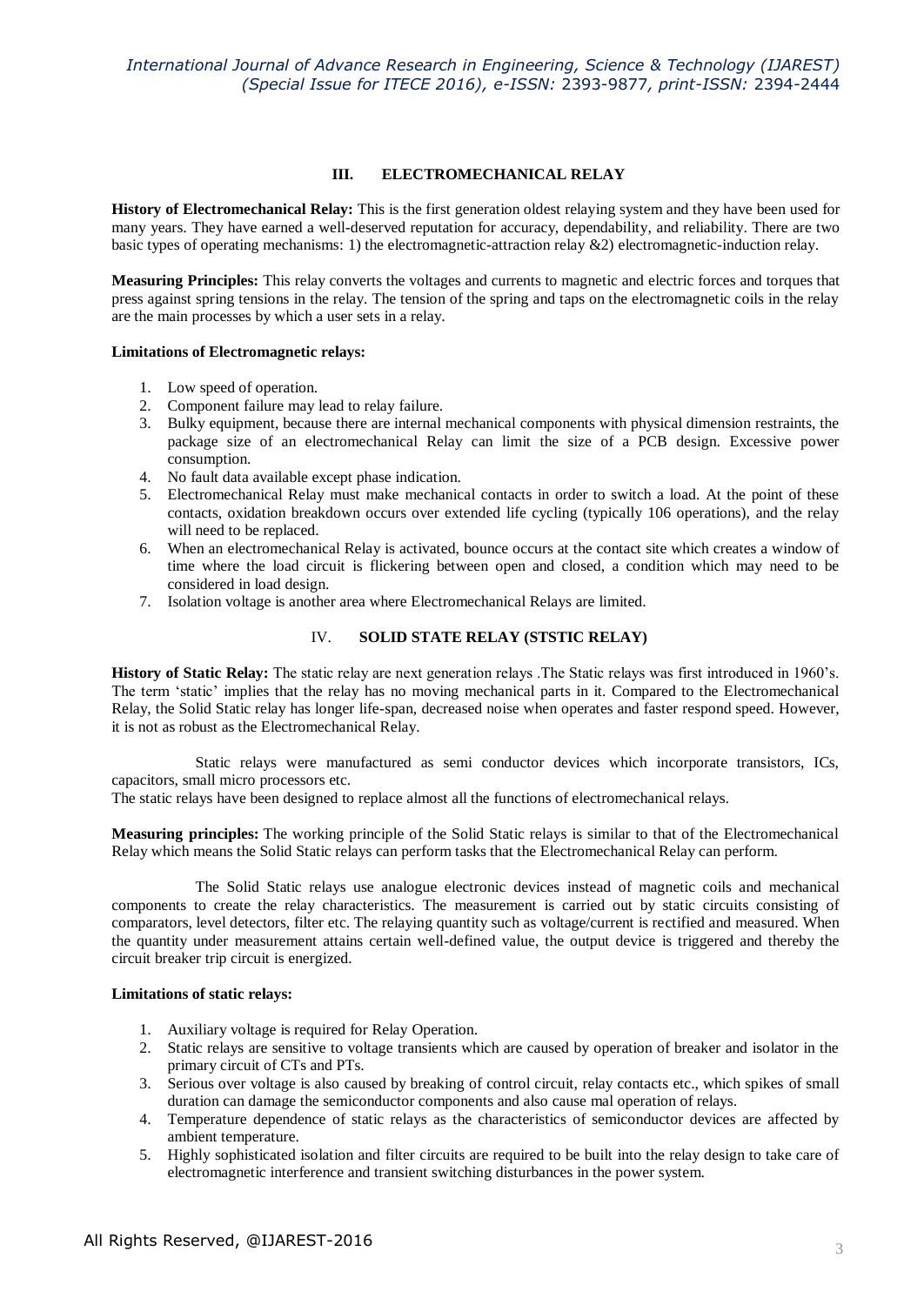# *International Journal of Advance Research in Engineering, Science & Technology (IJAREST) (Special Issue for ITECE 2016), e-ISSN:* 2393-9877*, print-ISSN:* 2394-2444

- 6. Highly reliable power supply circuits are required.
- 7. Effect of environmental conditions like humidity, high ambient temperature, dust accumulation on PCB are leading to tracking.
- 8. The component failure may occur.
- 9. No availability of fault data.
- 10. Characteristic varies with passage of time.
- 11. To overcome these disadvantages of ststic relay, Digital Relays were invented.

## V. **DIGITAL RELAY**

**History of Digital Relay:** Around 1980s the digital relay entered in the market. Compared to the Solid State Relay, the digital relay takes the advantages of the developed microprocessors and microcontrollers. Instead of using analog signals, the digital relay converts all measured analog quantities into digital signals.

Digital protection relays is a revolution step in changing Relay technology. In Digital Relay Microprocessors and micro controllers are used in place of analogue circuits used in static relays to implement relay functions. Digital protection relays introduced in 1980. However, such technology will be completely superseded within the next five years by numerical relays.

In distribution applications, the replacement by the digital relay proceeded a bit more slowly. While the great majority of feeder relays in new applications today are digital, the solid state relay still sees some use where simplicity of the application allows for simpler relays, and which allows one to avoid the complexity of digital relays

**Measuring principles:** Digital relays introduce Analogue to Digital Convertor of all measured analogue quantities and use a microprocessor to implement the protection algorithm. The microprocessor may use some kind of counting technique, or use the Discrete Fourier Transform (DFT) to implement the algorithm.

The Microprocessors which are used in Digital Relay have limited processing capacity and memory compared to that provided in numerical relays.

#### **Limitations of Digital Relay:**

- 1. It has short lifetime due to the continuous development of new technologies.
- 2. The devices used in digital relay become obsolete rapidly.
- 3. Susceptibility to power system transients.
- 4. Due to complexity of digital system, they require specially trained staff for Operation.
- 5. Proper maintenance of the settings and monitoring data.

#### **VI. NUMERICAL RELAY**

**History of Relay:** The first protection devices based on microprocessors were employed in 1985. The widespread acceptance of numerical technology and the experiences of the user helped in developing the second generation numerical relays in 1990.

Conventional electromechanical and static relays are hard wired relays. Their wiring is fixed, only their setting can be manually changed. Numeric relays are programmable relays. The characteristics and behavior of the relay can be programmed.

First generation numerical relays were mainly designed to meet the static relay protection characteristic, whereas modern numeric protection devices are capable of providing complete protection with added functions. Numerical protection devices offer several advantages in terms of protection, reliability, and trouble shooting and fault information.

The distinction between digital and numerical relay rests on points of fine technical detail, and is rarely found in areas other than Protection. They can be viewed as natural developments of digital relays as a result of advances in technology. Typically, they use a specialized digital signal processor (DSP) as the computational hardware, together with the associated software tools.